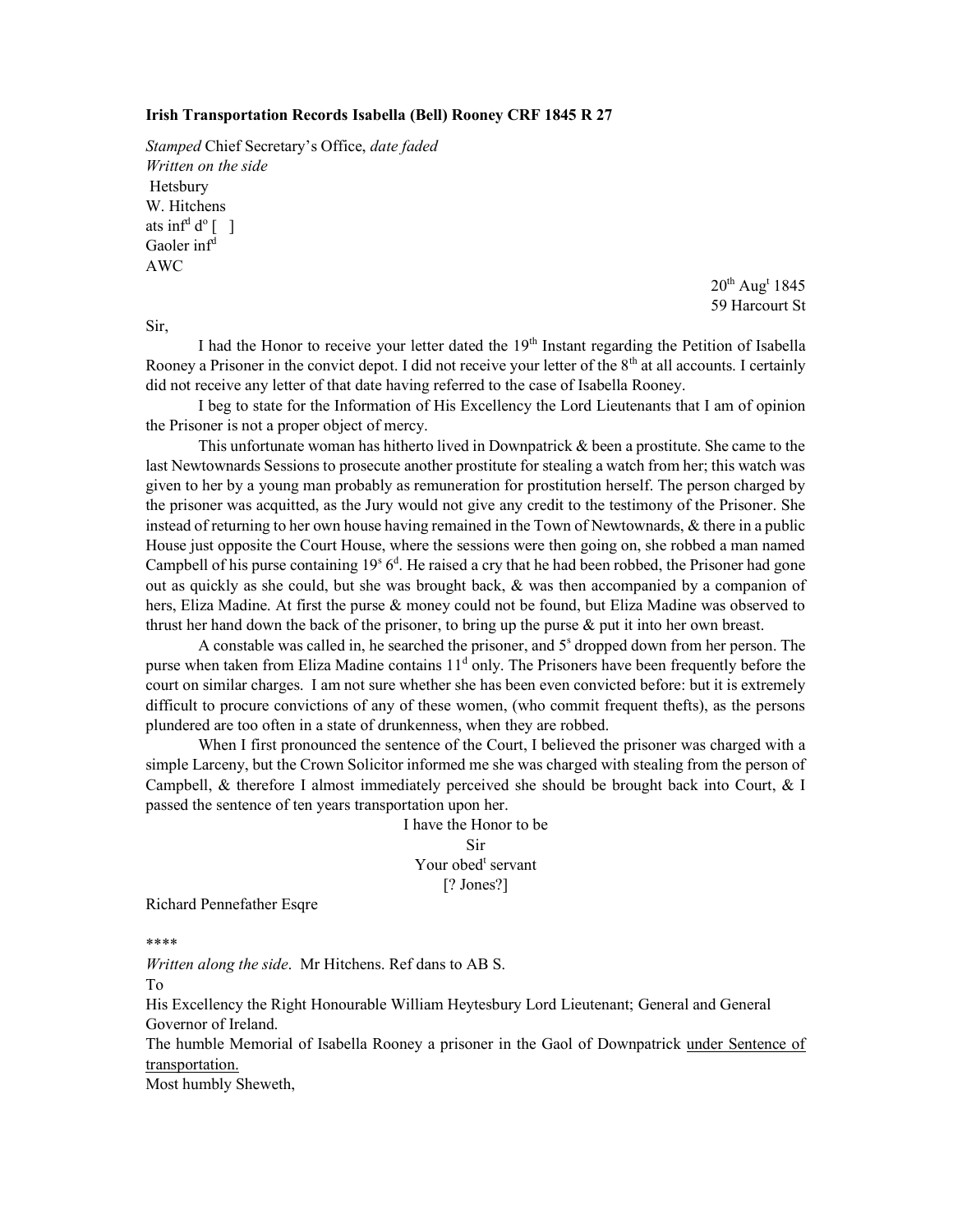that your Petitioner most respectfully begs leave to state to your Excellency the particulars of her case which are as follows.

 Your memorialist is and has been an inhabitant of the Town of Downpatrick from Childhood and was Summoned as a witness down to Newtownard Quarter Sessions on 18 June last & having a walk down a distance of – 18 miles with little food for support and on reaching it was treated to a drink by acquaintance (sic) when the result was that your Petitioner got drunk and committed the unfortunate act of taking a few shillings in silver from a man that was in company with her. Petitioner was taken up and immediately tried and found guilty of the same and in the absence of her accquaintances that distance from her native place no-one was present to give a good Character when His Worship was pleased to pass Sentence of 7 years transportation and at the expiration of three hours afterwards directed that your Petitioner be brought up before him and Sentenced her to 10 years in place of 7 – your Petitioner thought this very strange and presumes that it was owing to no respectable person having at the time been there to give prisoner a good Character.

 Your memorialist most respectfully prays that your Excellency would be graciously pleased to take into your humane consideration the recommendation from some of the respectable Inhabitants of this Town and Command a mitigation of Petitioner's Sentence and as in duty bound will ever Pray.

 her Bell or Isabella  $x$  Rooney mark Downpatrick 1<sup>st</sup> August 1845

We the undernamed whose names as here subscribed – do Certify that we as inhabitants of Downpatrick has been acquaint with Bell or Isabella Rooney from her Childhood has never knowen her to be guilty of any act injurious to her Character before the present [word blackened] being the only support of three younger [ word blackened].

 And does most respectfully pray that your Excellency would be graciously pleased to take her case into consideration and command a mitigation of Sentence.

Downpatrick  $1<sup>st</sup>$  August 1845 Tomas Ferguson [ ] George Coulter Wm Nestbury James Logan James Bell John Savage [Peter] Murphy John Tate John Gilmoore Bert McMilligan Robert Joseph Bell James Laid Alexander Mc Analy Richard Do John Talbot

Envelope stamped DOWN Aug 6 1848 Stamped paid at Down Isabella Rooney